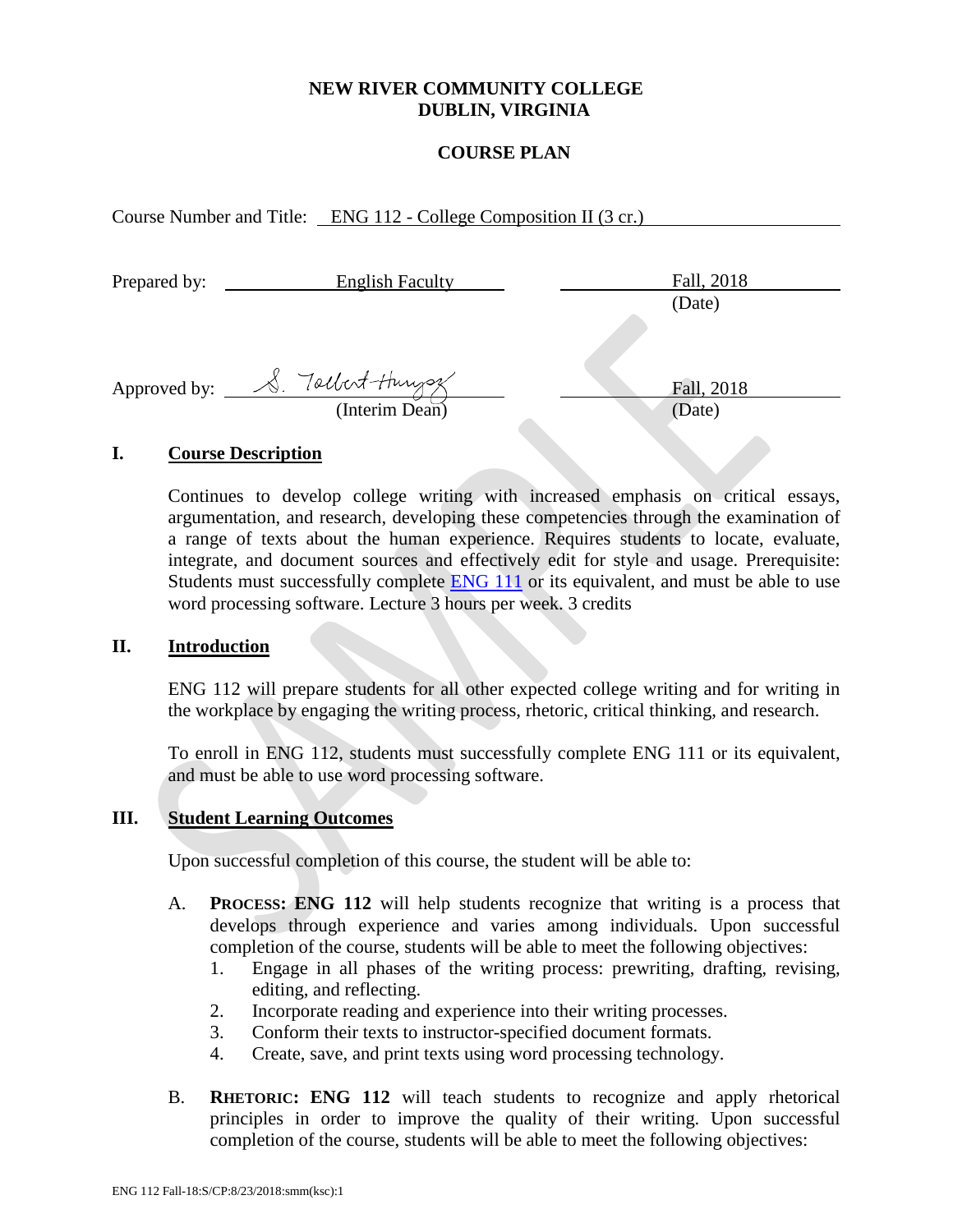- 1. Write for a variety of rhetorical purposes
- 2. Employ a clear focus that guides their choices of evidence, language, organization, and rhetorical and persuasive strategies.
- 3. Effectively apply organizational strategies to open and close their texts and to move the reader between and within ideas, paragraphs, and sentences.
- 4. Synthesize information from a variety of sources.
- 5. Write a minimum of 15-20 pages of finished, graded text
- 6. Write a text of a minimum of 1,000 words that incorporates documented research.
- 7. Appropriately employ grammatical and mechanical conventions in the preparation of readable manuscripts.
- C. **CRITICAL THINKING: ENG 112** will develop students' ability to analyze and investigate ideas and to present them in well-structured prose appropriate to the purpose and audience. Upon successful completion of the course, students will be able to meet the following objectives:
	- 1. Develop strategies for critical thinking, reading, and writing processes.
	- 2. Examine and analyze their experiences and readings as sources of material for writing.
	- 3. Competently read, summarize, analyze, evaluate, and write about collegelevel texts – their own and others' –of varying lengths.
	- 4. Examine subjects from multiple perspectives and formulate and express their own perspective.
	- 5. Apply their knowledge of composition to class discussions and peer response workshops.
- D. **GOAL FOUR: RESEARCH: ENG 112** will develop students' ability to locate, evaluate, use, and document information to support their thinking and writing. Upon successful completion of the course, students will be able to meet the following objectives:
	- 1. Learn and apply methods of research, using primary and secondary sources in print and electronic formats.
	- 2. Identify the merit and reliability of sources.
	- 3. Appropriately employ the mechanics of introducing, integrating, and documenting source material.

# **IV. Instructional Materials**

A. No textbook is needed for this course

# **V. Instructional Methods**

- A. Lecture and class activities
- B. Peer evaluation and group discussion
- C. Instructor/student conference

#### **VI. Course Content**

The writing process: prewriting, drafting, revising, editing, reflecting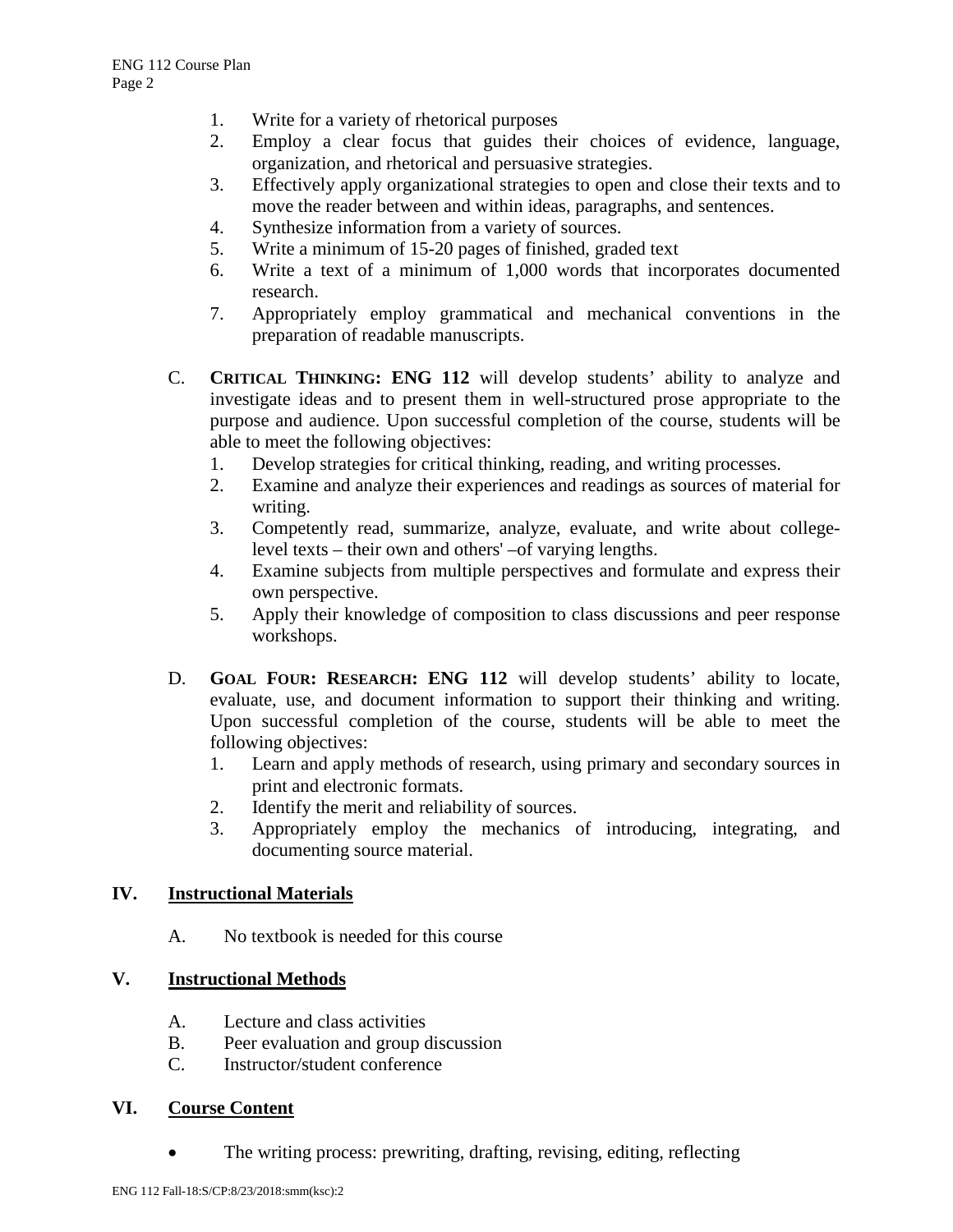- Finding and narrowing a topic
- Purpose, audience, and voice
- Focus and unity
- Organization, including openings and closings
- Argumentative and persuasive strategies
- Locating print and electronic source material
- Evaluating sources and evidence
- Synthesizing sources
- Summary, paraphrase, and direct quoting
- Bibliography / list of works cited
- Clarity: syntax, semantics, and diction
- Sentence variety and coherence
- Critical self-awareness
- Critical reading
- Peer collaboration
- Grammar and mechanics
- Following assignment requirements
- Document design and appropriate format

## **VII. Evaluation**

- A. The final grade for the course will be determined as follows:
	- 35% Research project/s
	- 35% Minimum of three major argumentative papers
	- 15% Daily assignments and quizzes
	- 15% Final Exam

(The student will demonstrate the ability to read and paraphrase an article and correctly incorporate information into a short in-class paper. Also the student will exhibit knowledge of correct documentation within the paper.)

| <b>B.</b> | The following grading scale will be used: $A = 90 - 100$ |               |
|-----------|----------------------------------------------------------|---------------|
|           |                                                          | $B = 80 - 89$ |
|           |                                                          | $C = 70 - 79$ |
|           |                                                          | $D = 60 - 69$ |
|           |                                                          | $F = 0 - 59$  |
|           |                                                          |               |

NOTE:Evaluation and attendance policies may vary according to individual instructors. These policies will be distributed in each class at the beginning of the semester.

#### **VIII. Attendance**

Regular attendance at classes is required. When absence from a class becomes necessary, it is the responsibility of the student to inform the instructor prior to the absence whenever possible. The student is responsible for the subsequent completion of all study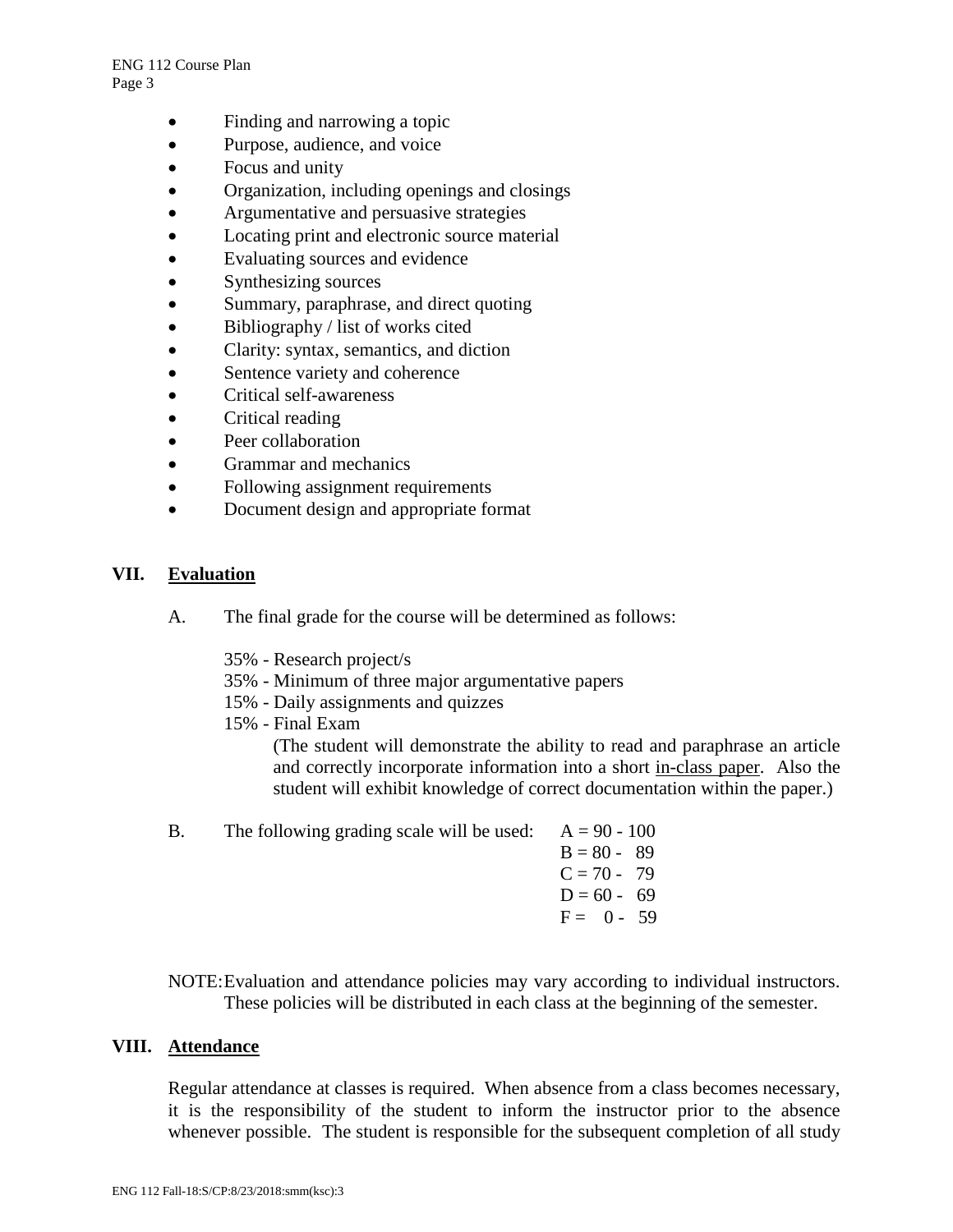missed during an absence. Any instruction missed and not subsequently completed will necessarily affect the grade of the student regardless of the reason for the absence.

# **XI. Cheating Policy**

Cheating includes:

- 1. Giving or receiving information pertaining to tests; and
- 2. Plagiarizing, which is defined as taking and using as one's own the writing or ideas of another. (Definition adapted from the American Heritage Dictionary.)

Any student found cheating on an assignment may receive a grade of zero for that assignment with no opportunity to make it up. Blatant plagiarism can result in a grade of "F" for the course.

Personal electronic devices cannot be accessed during final exams, tests, and/or other assignments as indicated by the instructor.

## **X. Withdrawal Policy**

## **Student Initiated Withdrawal Policy**

A student may drop or withdraw from a class without academic penalty during the first 60 percent of a session. For purposes of enrollment reporting, the following procedures apply:

- a. If a student withdraws from a class prior to the termination of the add/drop period for the session, the student will be removed from the class roll and no grade will be awarded.
- b. After the add/drop period, but prior to completion of 60 percent of a session, a student who withdraws from a class will be assigned a grade of "W." A grade of "W" implies that the student was making satisfactory progress in the class at the time of withdrawal, that the withdrawal was officially made before the deadline published in the college calendar, or that the student was administratively transferred to a different program.
- c. After that time, if a student withdraws from a class, a grade of "F" or "U" will be assigned. Exceptions to this policy may be made under documented mitigating circumstances if the student was passing the course at the last date of attendance.

A retroactive grade of "W" may be awarded only if the student would have been eligible under the previously stated policy to receive a "W" on the last date of class attendance. The last date of attendance for a distance education course will be the last date that work was submitted.

Late withdrawal appeals will be reviewed and a decision made by the Coordinator of Admissions & Records.

#### **No-Show Policy**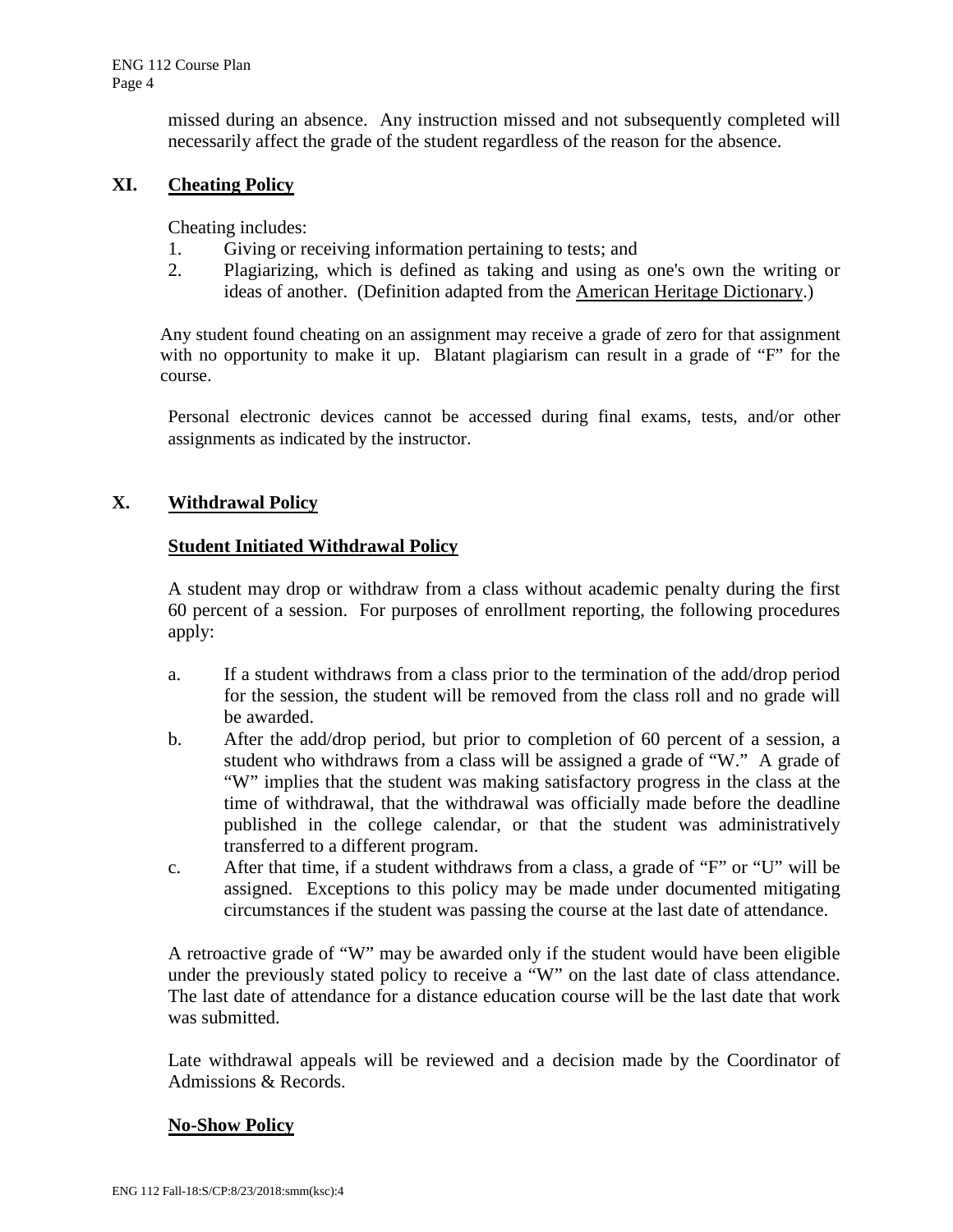A student must either attend face-to-face courses or demonstrate participation in distance learning courses by the last date to drop for a refund. A student who does not meet this deadline will be reported to the Admissions and Records Office and will be withdrawn as a no-show student. No refund will be applicable, and the student will not be allowed to attend/participate in the class or submit assignments. Failure to attend or participate in a course will adversely impact a student's financial aid award.

# **Instructor Initiated Withdrawal**

A student who adds a class or registers after the first day of class is counted absent from all class meetings missed. Each instructor is responsible for keeping a record of student attendance (face-to-face classes) or performance/participation (DE classes) in each class throughout the semester.

When a student's absences equal twice the number of weekly meetings of a class (equivalent amount of time for summer session), the student may be dropped for unsatisfactory attendance in the class by the instructor.

Since attendance is not a valid measurement for Distance Education (DE) courses, a student may be withdrawn due to non-performance. A student should refer to his/her DE course plan for the instructor's policy.

In accordance with the No-Show Policy, a student who has not attended class or requested/accessed distance learning materials by the last day to drop the class and receive a refund must be withdrawn by the instructor during the following week. No refund will be applicable.

When an instructor withdraws a student for unsatisfactory attendance (face-to-face class) or non-performance (DE class), the last date of attendance/participation will be documented. Withdrawal must be completed within five days of a student's meeting the withdrawal criteria. A grade of "W" will be recorded during the first sixty percent (60%) period of a course. A student withdrawn after the sixty percent (60%) period will receive a grade of "F" or "U" except under documented mitigating circumstances when a letter of appeal has been submitted by the student. A copy of this documentation must be placed in the student's academic file.

The student will be notified of the withdrawal by the Admissions and Records Office. An appeal of reinstatement into the class may be approved only by the instructor.

Any student found cheating on an assignment will receive, at a minimum, a grade of zero for that assignment with no opportunity to make it up. Blatant plagiarism can result in a grade of "F" for the course.

## **XI. Disability and Diversity Statements**

If you are a student with a documented disability who will require accommodations in this course, please register with the Disability Services Office located in the Advising Center in Rooker Hall for assistance in developing a plan to address your academic needs.